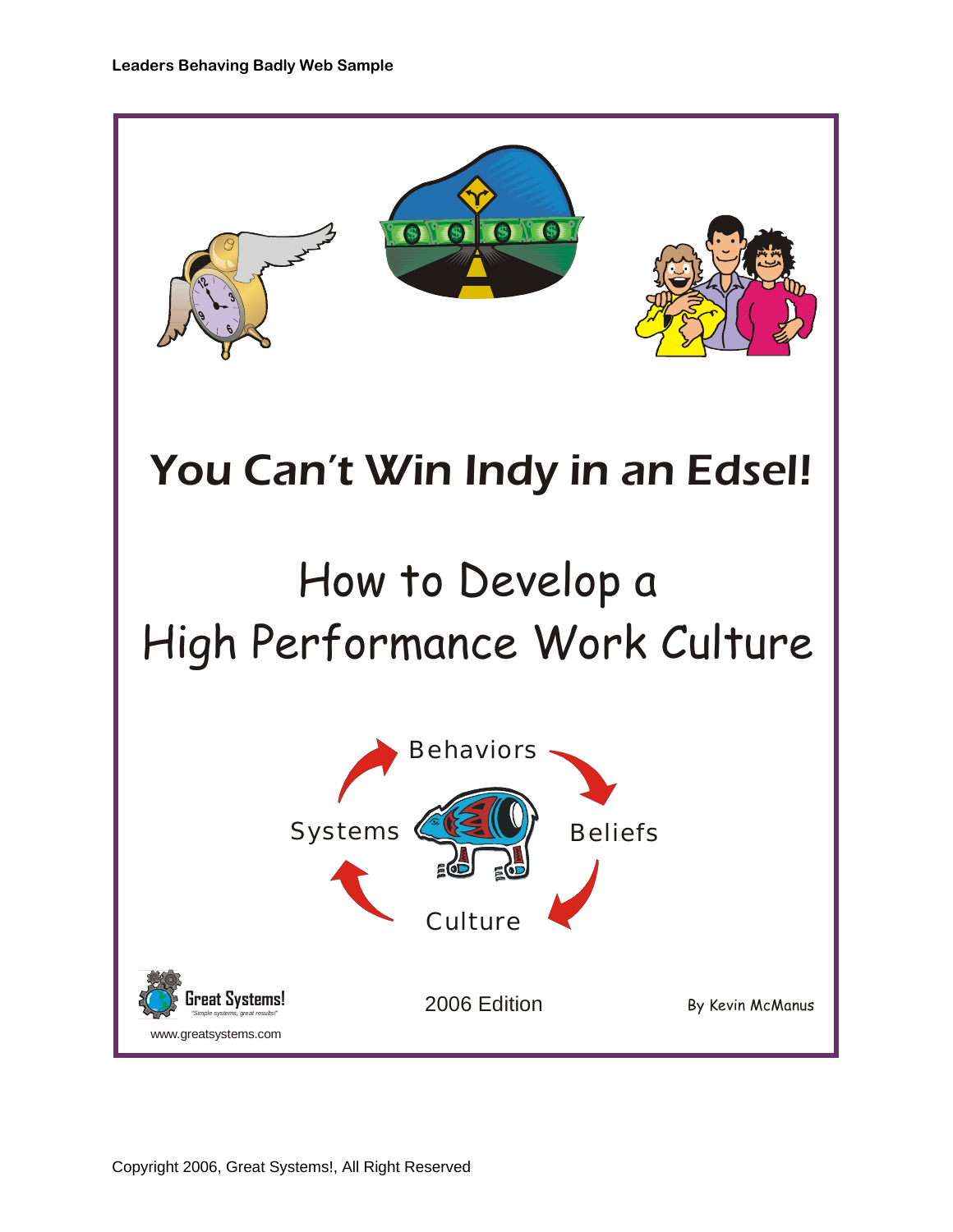



# All Rights Reserved

The unlicensed reproduction of any portion of this material is expressly prohibited.

ISBN 0-9779537-1-8

Published by Great Systems! Printed by Allegra Print and Imaging, Aiken, SC

## **Additional information on workshops and other materials related to this book can be obtained by contacting**

Kevin McManus Great Systems! (206) 226-8913 E-Mail: kevin@greatsystems.com www.greatsystems.com

# **Other workbooks by the author include:**

Are You Ready for 21<sup>st</sup> Century Leadership? The Fundamentals of Lean Tools and Concepts Supervising for High Performance Are Your Teams Working? - Keys to Team Effectiveness Avoiding Extinction: How to Add Personal Value in a Changing Workplace Unleash the Power of Project Teams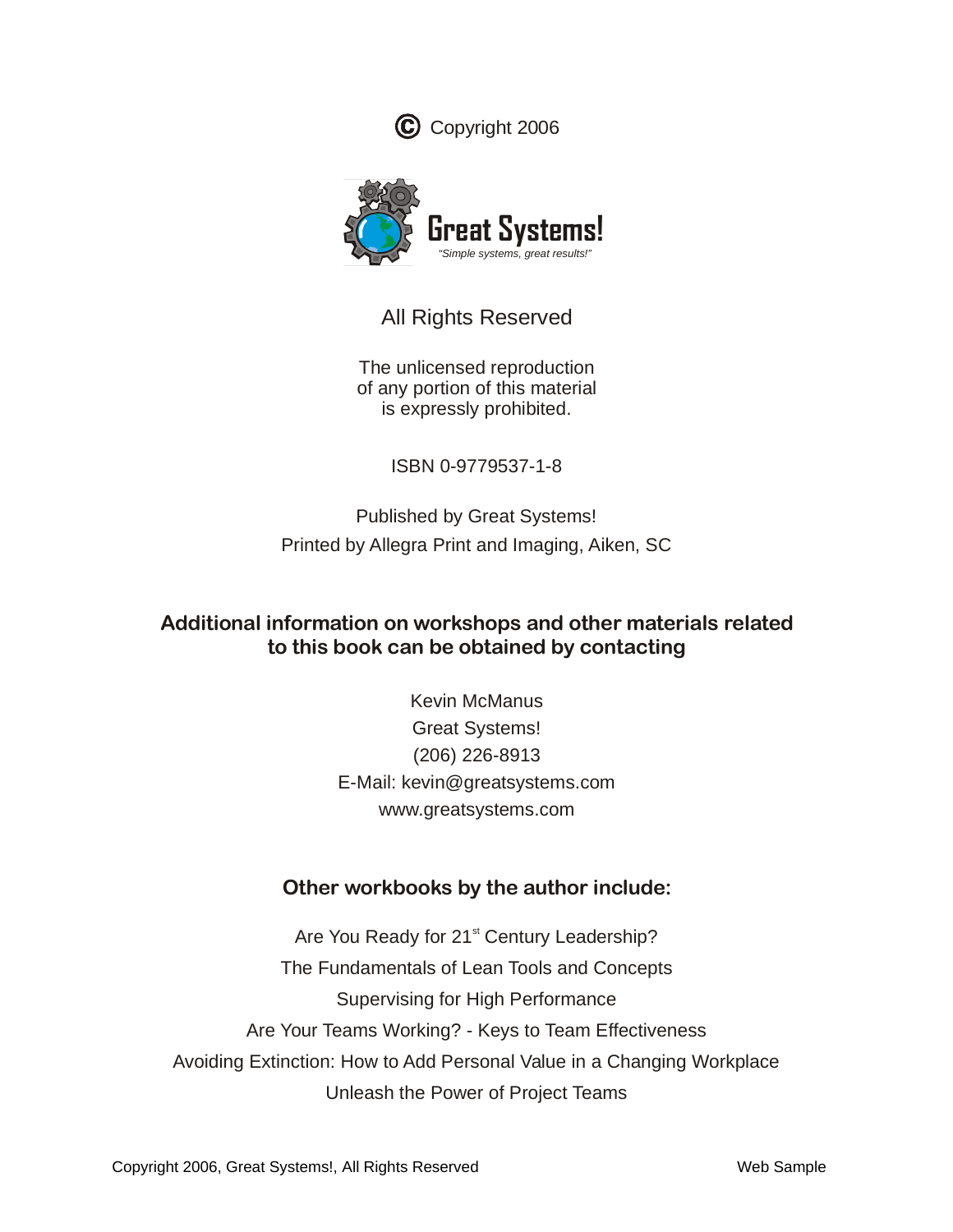# You Can't Win Indy in an Edsel!

*How to Develop a High Performance Work Culture*

### **Table of Contents**

## **Chapters**

### **Exercises**

| How Will You Track and Measure Daily Process Performance?  121 |  |
|----------------------------------------------------------------|--|
|                                                                |  |
|                                                                |  |
|                                                                |  |
|                                                                |  |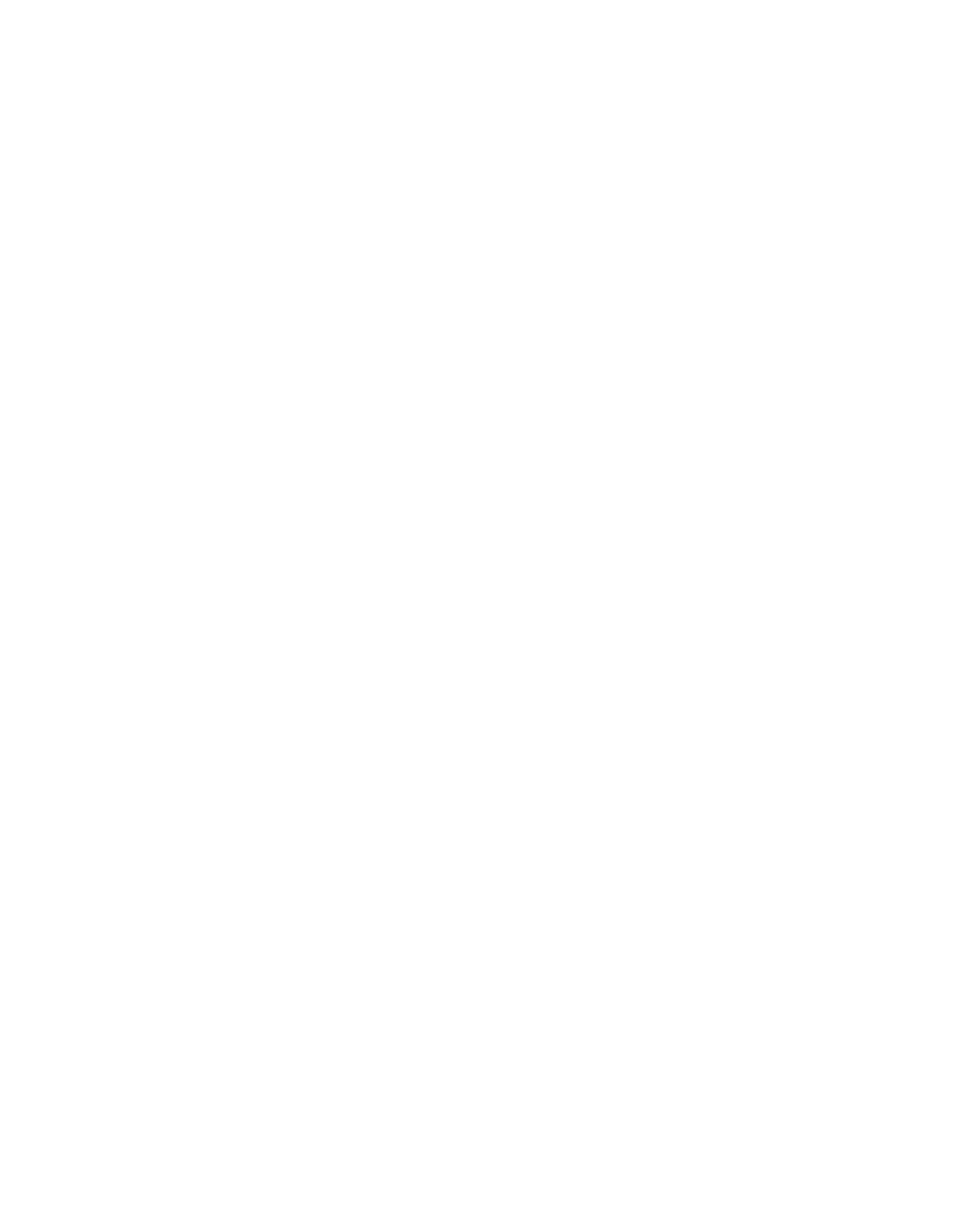

If you want to begin shifting your work culture towards a high performance way of thinking and acting, you need to start with leadership. I am not just talking about the people at the top however. In fact, the front line leaders have much more influence on shaping your work culture than the people at the top do. This might be an ego blow to some, but think about it. Who spends the most time with the most people? Sure, your CEO might be a powerful public speaker, but he or she probably spends only a few hours a year with your people. Your front line managers and supervisors however see those people for thousands of hours each year.

You cannot get people to begin using high performance work practices if the person they report to does not support their use. The perception of what a company is trying to accomplish is shaped by the front line leader as well. What is important on the job, and what is acceptable on the job, is defined and enforced more by these people than by any rules, policies, or procedures that may be in print. *If you want to shift towards a high performance work culture, you have to change the way all of your leaders, and in particular, those on the front lines, spend their time each day and behave when they are on the job.*

This might sound like a tall order, but it is exactly what the high performing organizations do. They use some form of leadership index to measure leadership behavior consistency over time. They clearly define both task and behavior expectations of their leaders, and they design their performance assessment processes to gauge the degree to which these expectations are being met. Like most companies, they track departmental and site performance as one measure of leader effectiveness, but they also look specifically at the individual behavior and task contributions that are being made by each of their leaders.

These companies recognize that high performance in all areas of importance can not be attained unless essentially everyone in a leadership role is 'on board.' To what degree is EACH of your leaders behaving in a high performance manner EACH day?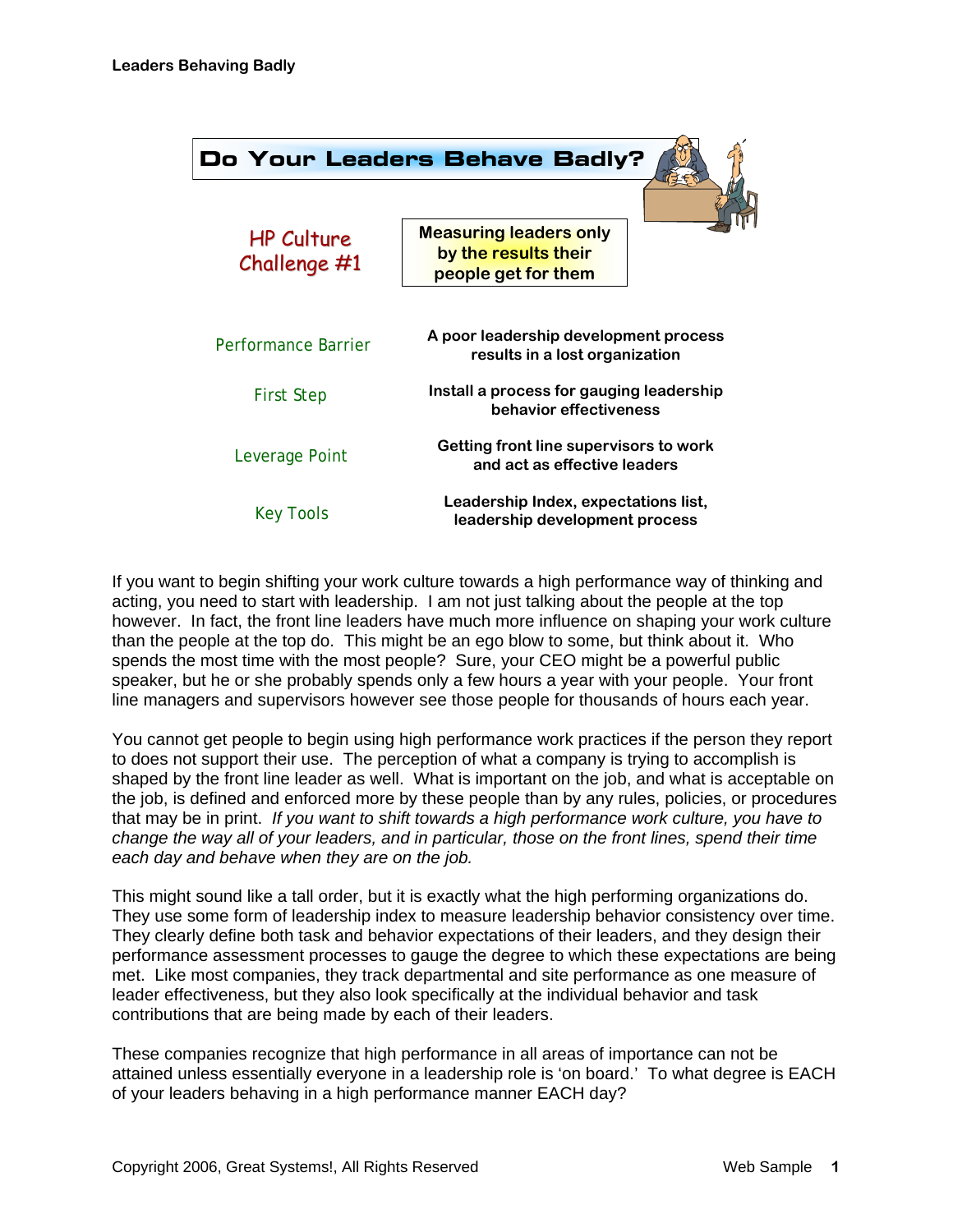

# **Change Systems to Shift Cultures**

On average, organizations have much better systems in place for monitoring leadership tasks than they do leadership behaviors. Behaviors are what matter however. It is pretty difficult to attach a lot of emotion to a performance summary report, but it is pretty easy to destroy an employee's morale by yelling at them and criticizing them in front of their peers. A supervisor might be great at responding to e-mails on time or sitting in on all of the meetings they are supposed to go to, but what do they say about upper management, the direction the company is going, or efforts that are being made to do new things when their boss is not around?

Leadership behavior consistency is key for two reasons. First of all, daily, face-to-face interactions send a much stronger message than any e-mail, bulletin board posting, or memo. What a supervisor allows and does not allow lets people know what he or she considers to be important. Plus, because this person was placed in a leadership role by someone, people look to this person for direction on a daily basis. Ignoring something sends a message just as much as commenting on it does. Deciding to do something a certain way tells people what takes priority over other possible choices. You might say that safety is the top priority for example, but what do your people think when you spend all of your time working on efficiency numbers and you consistently make decisions that favor output over safety?

The second reason behavior is key has to do with the fact that people usually attach emotion to the actions they take. Whether this emotion is positive or negative, it accentuates the message that a leader sends to their people. Only a small percentage of a message is conveyed by the words that are used – facial expressions, tone of voice, and body language are what send the true message to people. How do your leaders react when they are asked to attend an improvement team meeting? How do your leaders react when certain performance numbers are good or bad? How do your leaders react when an employee does something good, or fails to adhere to a rule or guideline? Behavior makes the difference in a high performance workplace, but too many companies fail to even monitor the behavior of their leaders at work.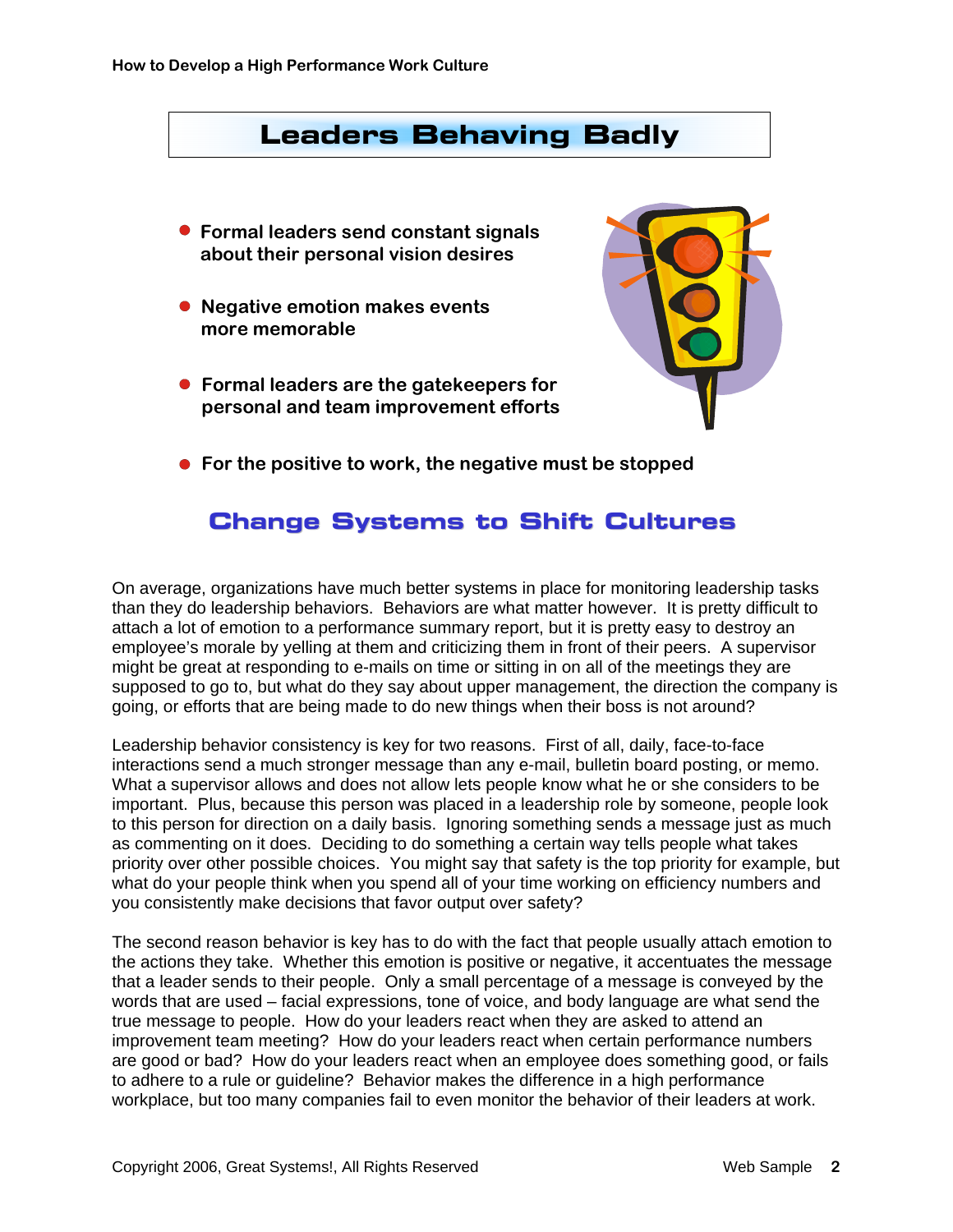

You can begin to gauge how well your leaders support and encourage a high performance work culture by looking at these three areas. If you want to accelerate your culture change effort, you need to look at measuring and trending the effectiveness of each leader, improving the process that is used to measure improvement initiative support efforts, and better evaluate the degree to which each of your leaders consistently model high performance workplace behaviors.

Each of these three spectrums is explored in more detail on the following pages. In summary however, if you want to shift your existing work culture towards one that is high performance focused, you need to look more closely at the approaches you are currently using to measure the effectiveness of your leaders. That is where the primary leadership culture challenge lies.

Most organizations measure leader effectiveness by looking at a set of general performance measures for a given leader's area of responsibility. There is nothing wrong with looking at these measures as one gauge of effectiveness – unfortunately however, they are not the only measures that should be used, or even the best measures. I have seen a lot of leaders look successful on paper because of the efforts of their people, even when they themselves were not really doing that much to help obtain these results.

Most people want to do a good job, and most people want to keep their job. It is a rare case that people will intentionally perform poorly in order to expose a bad leader. It is more often the case that people will tolerate a lot of problems in the workplace, while also performing at an average level at least, in order to keep getting a paycheck and to stay out of trouble. Besides, most people have not really worked for a truly good leader because of the cultural norms we have as a society about what a good workplace leader should be like.

You have to do more than look at general performance results if you want to have a high performance organization and work culture. You have to look at the personal contributions each leader makes towards your high performance goals, and you have to really look at how their 'on the job' behavior consistently enforces and promotes those goals each day.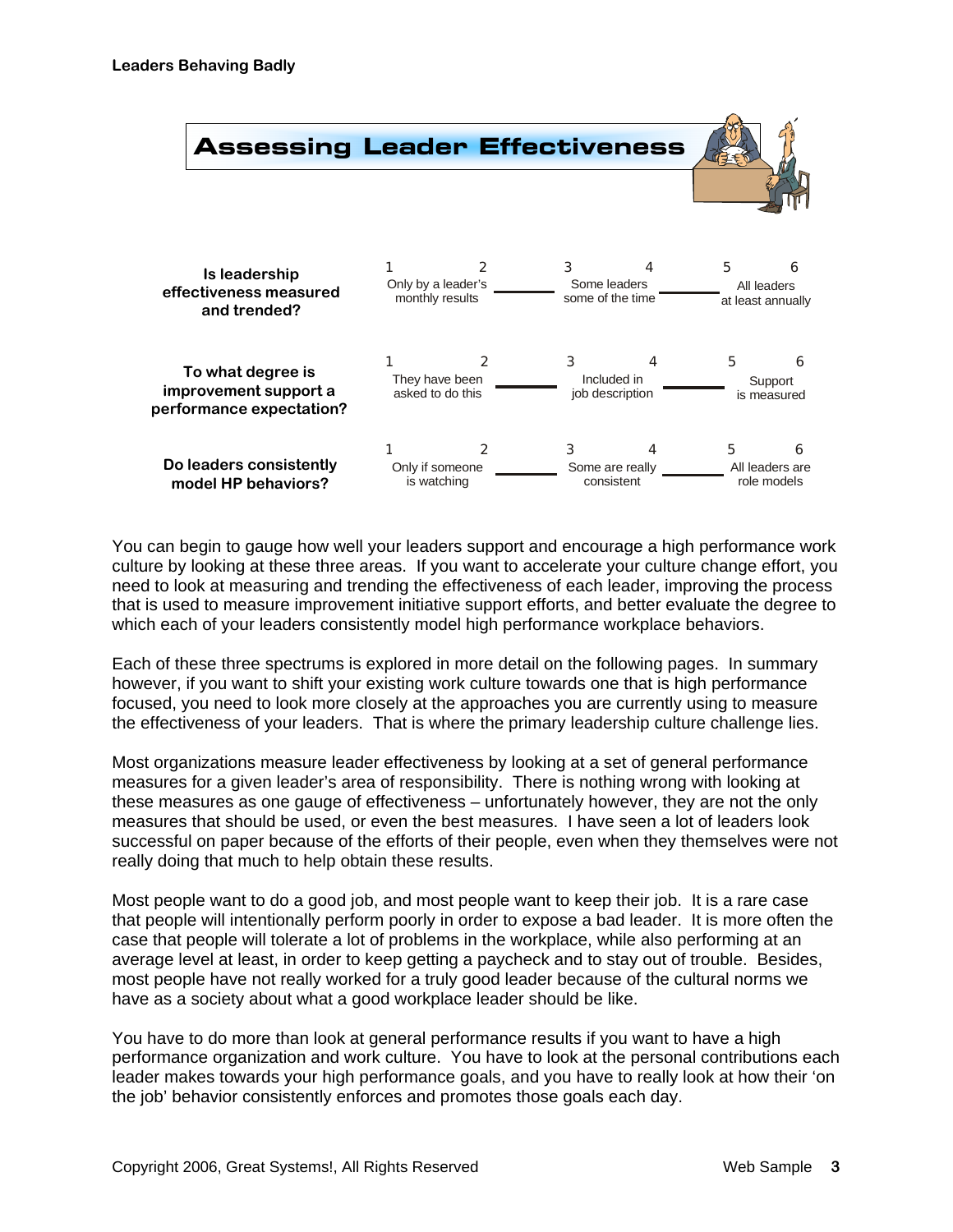

#### **How do you measure leadership effectiveness?**

Most organizations measure leadership effectiveness by looking at the performance of those processes that a leader is responsible for. For example, a plant manager's effectiveness is measured by looking at the plant's output efficiencies, its performance versus budget, and its quality and safety records. While there is nothing wrong with using these comparisons and measures to evaluate this person, they do not provide the best assessment of the manager's true value. Bad leaders can appear to be successful if their people allow them to.

If the plant manager has great people working for her, good numbers can be realized, at least in the short term, as long as the plant manager is not too much of a jerk. If the performance goals that have been set are not that challenging, an average manager can appear to be doing a good job, even though all they may be doing each day is showing up for work, responding to the requisite e-mails, and keeping tabs on any crisis that might emerge. If you really want to evaluate the contributions that a manager or supervisor is making, you need to look at two things – the tasks they perform each day and the types of behaviors they exhibit on the job.

#### **To what degree do you measure leadership behavior consistency?**

Measuring the degree to which a person in a leadership role behaves in a manner that is consistent with the mission, vision, values, and goals of the organization is not done in most organizations. Internal customer surveys (attitude surveys) are sometimes used to do this in a general sense across a management team, and 360 degree reviews have gained popularity for looking at the perceptions people have of individual leaders, but few companies actually look at the degree to which leadership behaviors are consistent with the aspirations of the organization.

#### **How do you measure leadership development progress?**

Even fewer organizations measure leadership development progress, even though they invest thousands, if not millions, of dollars on leadership development activities. Leadership development progress can be gauged however by looking at improvements in behavioral consistency and the rates at which a leader has been able to develop those people that report to him, improve the systems he or she is responsible for, and in general, create a work environment that is conducive to, and promotes, high performance.

*High performance organizations measure leadership behavior consistency on a regular basis.* They also trend both individual and aggregate behavior consistency scores to see if progress is being made or not – they want all of their leaders to develop into better leaders.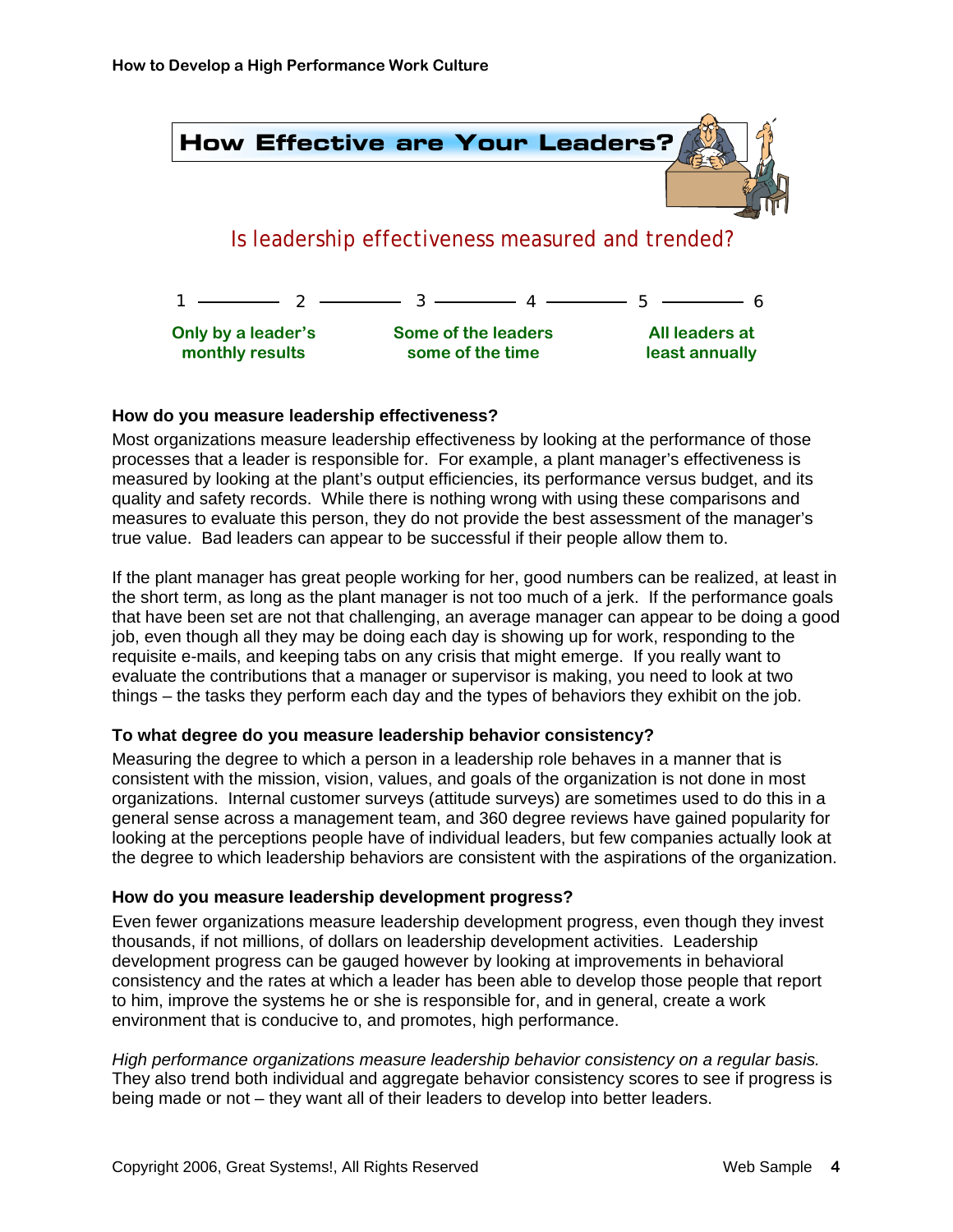

#### **How do you define high performance behaviors?**

If you really want to make a shift towards having a high performance work culture, you need to have each leader 'walk the talk' essentially all of the time, not just when people are watching. Before you can even expect them to do this however, you need to clearly define what types of behaviors you are expecting. Also, defining these behaviors is the first step in creating your own leadership index.

On page 30 of this book, you will find a sample list of high performance behaviors to help get you started. I am also giving you an exercise that is similar to one that I used for this purpose at a trucking company several years ago. You may also want to refer to the core values of the Baldrige National Quality award as you create your own list.

#### **How do your leaders receive feedback on their work behaviors?**

Ideally, problem (or inconsistent) behaviors are addressed as soon as they are witnessed. The organizational norm however often involves waiting until the annual performance review to give this type of feedback. If you choose that course of action, you will be allowing a lot of damage in the form of countercultural behavior display to occur until the review time rolls around.

There are two types of feedback that can be provided. The first type involves a one-on-one conversation with the person, away from the workplace. Describe what was witnessed, ask them if they were aware of how they were behaving, and ask them if this type of behavior is consistent with what we are trying to accomplish as an organization. You can also allow your leaders to use the leadership index on a more frequent basis than the company norm with their people to get a more representative, measurable type of behavior feedback.

#### **What actions do you take to help them improve their behaviors?**

Coaching is difficult to do well, but it is necessary to help people make the shift to a set of behaviors that are different than those they 'grew up' with. Sending people to offsite or internal training for this purpose is often tried, but my experience has shown a relatively low rate of return in terms of the degree of improvement realized. I have experienced much more success with simply helping a leader conduct leadership surveys with their people, giving them frank performance feedback on the spot, and giving them tips on ways they can improve in a given index area. In many cases, simply receiving the index scores from their people is enough to make someone more self aware and willing to change. Most people want to do a good job.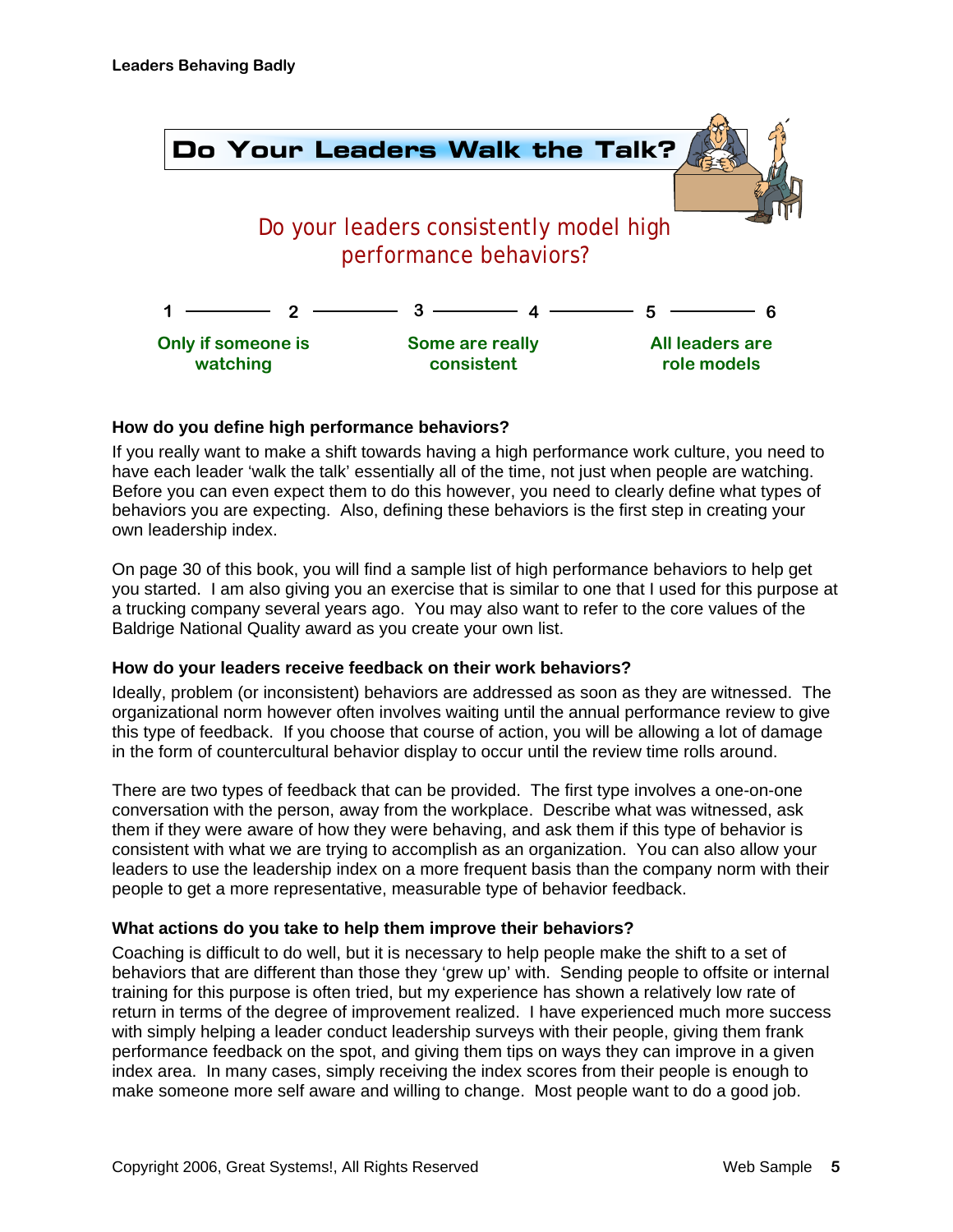| Key High Performance Leadership TASKS        |  |  |  |
|----------------------------------------------|--|--|--|
| -eadership BEHAVIORS<br>Key High Performance |  |  |  |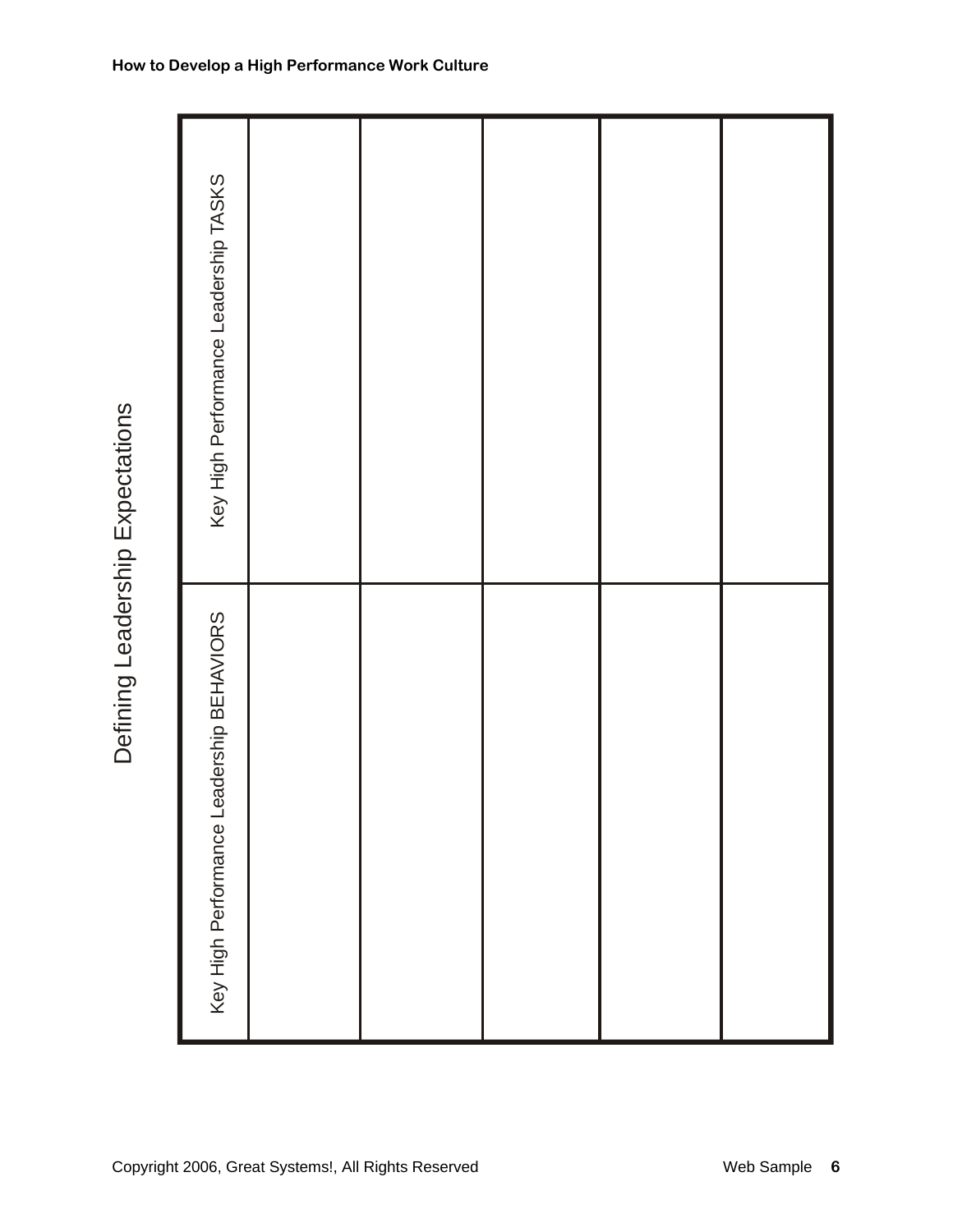### **Defining Leadership Expectations and Changes**

Total Time: 45 minutes

**Objective**: Reinforce the need to change leadership expectations and daily roles in order to help make the shift to a high performance work culture.

#### **Key Questions:**

- 1. What daily behaviors would a high performance leader practice?
- 2. What daily tasks would a high performance leader perform?
- 3. What changes are needed to make high performance leadership a reality?

#### **Group Tasks:**

- 1 minute 1. Select roles for the table: scribe / facilitator, timekeeper, reporter.
- 9 minutes 2. Create a list of 3-5 leadership behaviors and 3-5 leadership tasks that would be performed on a daily basis in a workplace that was focused on high performance and the use of improvement tools.
- 10 minutes 3. Identify up to three key changes that would have to be made in order to help ensure that all of your leaders practice these behaviors and perform these tasks on a day-to-day basis.

**Team Report:** 3 minutes per team for doing your report out and 10 minutes for the follow-up large group discussion. *25 total minutes*

As part of the report out, your team should share the high performance leadership (1) behaviors, (2) tasks, and (3) changes that would need to be made in order to reinforce the use of these behaviors and tasks on a daily basis.

| <b>Leadership Behaviors</b> | <b>Leadership Tasks</b> |
|-----------------------------|-------------------------|
|                             |                         |
|                             |                         |
|                             |                         |
|                             |                         |
|                             |                         |
|                             |                         |
|                             |                         |
|                             |                         |
|                             |                         |
|                             |                         |

### **Key Systems Changes Required to Reinforce Daily Behavior and Task Use:**

1.  $\qquad \qquad$  $2.$